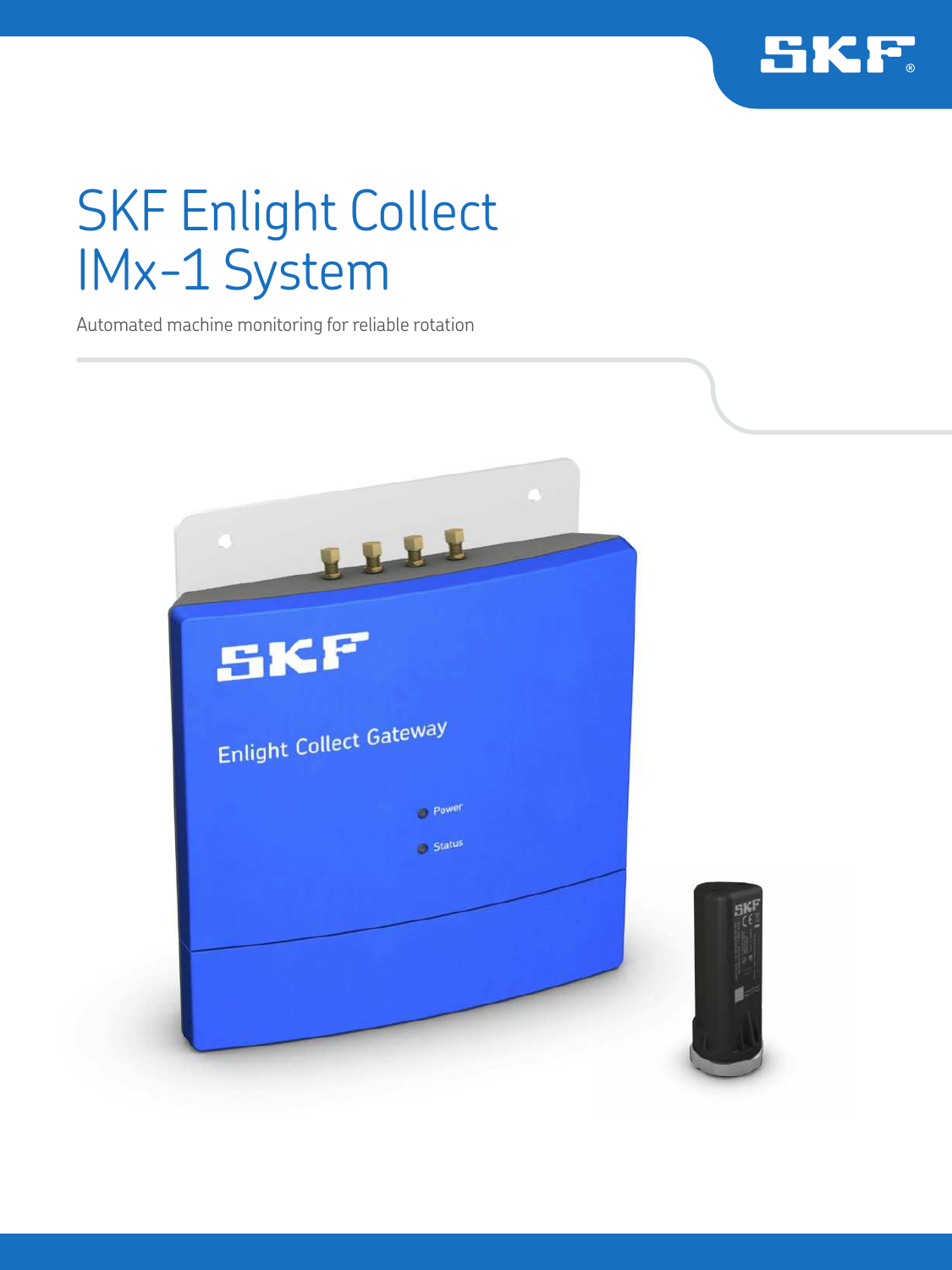## The SKF Enlight Collect IMx-1 System

## **An SKF Enlight Collect IMx-1 System consists of:**

- Battery powered wireless sensors (SKF Enlight Collect IMx-1)
- A line powered communication and network manager gateway (SKF Enlight Collect Gateway)
- Host software for data trending visualization and analysis (SKF @ptitude Observer version 12.2.0 or later)
- A mobile phone app for sensor and gateway commissioning (SKF Enlight Collect Manager)

The sensor is a data-collector and radio combined into one compact batteryoperated device. It measures and processes vibration and temperature for detection of common issues with rotating equipment including:

- Unbalance
- Misalignment
- Looseness
- Electrically induced vibration
- Early stage damage to bearings and gears

The sensor communicates its information over a low energy mesh network – designed to route data around the wireless obstacles presented by typical industrial environments – back to a host gateway. This, in turn connects to the plant's network, or to the internet for connection to monitoring services hosted by SKF.

The system enables machinery health data to be collected automatically and turned into actionable machine maintenance information, enabling valuable predictive maintenance staff to be freed from the task of routine data collection and to concentrate on higher value tasks.

### **Features**

- Overall level and dynamic vibration data
- Broadband acceleration and velocity measurements
- SKF Acceleration Enveloping for early detection of defects in bearings and gears, and other impact type phenomena



- Temperature measurement
- Configurable data acquisition and processing
- Periodic measurements
- Mesh network communication
- 4-year typical sensor battery lifetime (configuration dependent)
- Rugged, compact design
- Gateway is powered from an industrial, wide range, 24 V DC or PoE
- Interfaces to wireless sensors (such as IMx-1), SKF App and software
- Encrypted communications for cybersecurity
- All communication interfaces between the gateway, app and backend are secured using industry standard TLS 1.2

### **Benefits**

- Replacement of manual machinery health data collection and/or widening monitoring coverage
- Increase of the periodic monitoring coverage from months and weeks to days and hours
- Makes automated data collection easier and more affordable
- Data from machines in inaccessible locations or measurement points behind guarding
- Quick and scalable deployment
- Allows reduction of unplanned downtime by identifying and resolving problems before they result in costly machine failure



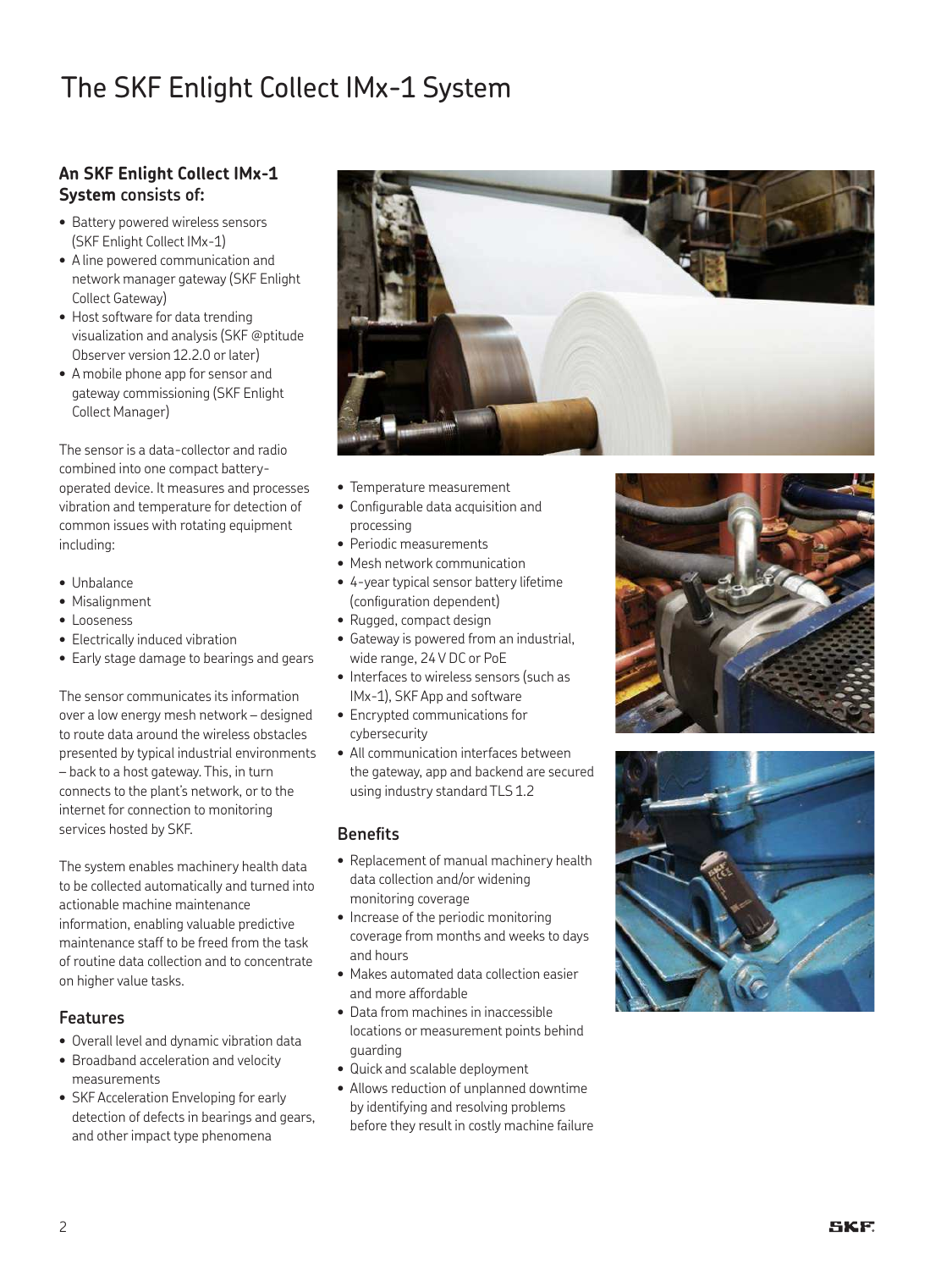

## **An Enlight Collect IMx-1 system consists of four elements:**

**(1)** IMx-1 sensors are small enough to be placed at key measurement locations on a machine – usually the bearing housings. The wireless sensors are fixed using the proven mounting methods employed by standard wired industrial accelerometers. The device is battery powered and, in order to conserve energy, spends much of its time asleep – but with one ear open for network commands. Every few hours (configurable) the gateway asks it to wake up and measure the asset's vibration and temperature. Overall measurements are checked by severity algorithms and – if there is a cause for concern – dynamic data is captured for assessment by more complex computing. However, most of the time all is well, so only overall level data is reported and the sensor returns to its sleep mode. Periodically –

typically on a weekly basis – waveform data is transmitted to build up the long-term historical trend key to predictive maintenance, previously collected manually every month. In this way, an economic balance between automated complex data collection and sensor battery life can be made.

**(2)** A Commissioning App – on a mobile phone is used to set up the Gateway and the IMx-1 sensor during installation. At first use, the sensor is awoken with a simple NFC tap and its embedded factory information is linked via Bluetooth® to the App. The user then matches the sensor to its data-point location in the Host Software. Thereafter, control of the sensor passes to the mesh network and the data-collection parameters are downloaded.

**(3)** A Gateway – this does not just provide a link to the outside world for each sensor. The gateway also manages the mesh network, optimizes the wireless communication paths for the physical environment and requests data collection from all its 'children'. Data and information can then be securely communicated to the outside world using a wired Ethernet interface or wirelessly by Wi-Fi.

**(4)** Host software from SKF manages all the machine health data, and localized computing results, in order to conclude and communicate actionable maintenance information. How it achieves this can range from a manual evaluation in an on-premises software instance, to automated machine learning operating in a cloud hosted environment.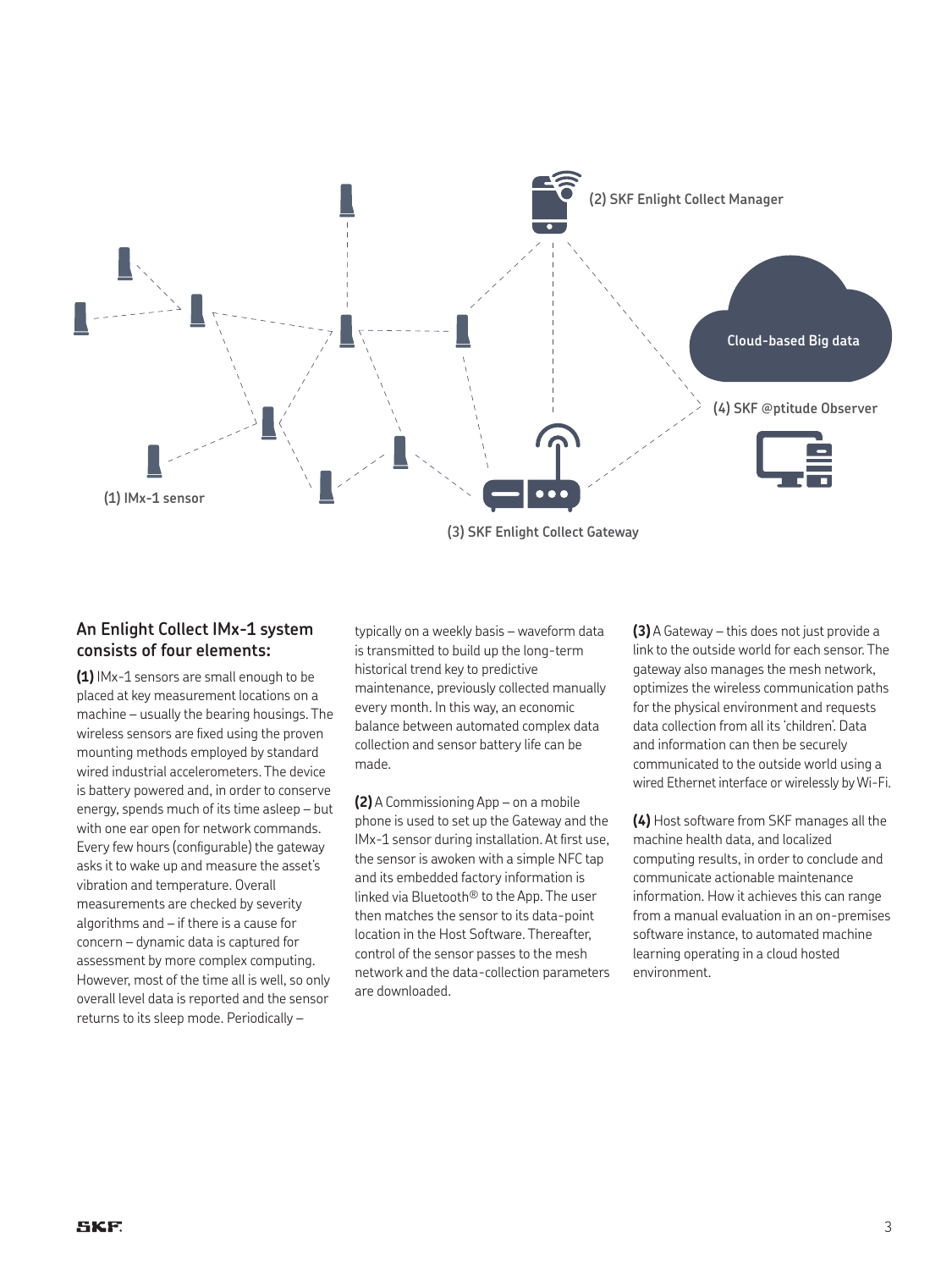## SKF Enlight Collect IMx-1 – Specifications

#### **Measurements**

### **Data Acquisition and Edge Computing**

Selectable maximum frequency<sup>1</sup> 0btions for 50 to 10 000 Hz

## Certifications Europe: RED 2014/53/EU

#### **Configuration Wireless Communication**

Weight 142 g Flammability UL 94 V–0

#### **Environmental**

IP rating IP69K Operating temperature range  $-40$  to +85 °C

# **Power Source** Non-replaceable lithium battery

Acceleration 10 Hz to 10 kHz, overall true pk-pk and dynamic, up to 50 g Velocity 10–1 000 Hz, overall RMS and dynamic, up to 100 mm/s Bands ENV 21) and ENV 3, overall true pk-pk and dynamic Temperature measurement –40 to +85 °C (sensor operating range)

Selectable samples/FFT line resolution<sup>1)</sup> 1 024 to 16 384 samples / 400 to 6 400 lines Alarms Configurable Alert & Danger alarm setpoints Typical configuration **Collection** Overall level values collected and uploaded every 6 hours 2048–point TWF collected and uploaded every week More frequent data if in alarm

**Mesh Network Wireless Communication** 2.4 GHz ISM band low energy mesh radio network Americas: FCC/CFR 47 part 15, IC Brazil: Anatel Korea: KCC Japan2) Inter-node maximum range 10 m to 20 m typical, depending on plant topology

App – sensor interface NFC (Near Field Communication) and Bluetooth Modes Bluetooth, Mesh and Flight modes Mode switch By Bluetooth/NFC from app or timeout Handset requirements **Android 7 or later, NFC and Bluetooth 4.2 capability required** 

**Physical For dimensions**, see drawing on page 6 Mounting 1/4–28 UNF female, recommended torque 2.9 Nm Housing material **Posted thermoplastic** Sensor base 304L or 303 stainless steel

Mechanical impact rating Mechanical impact rating According to IEC 60068-2-31, free fall procedure 1 Storage temperature range  $\sim$  Recommended maximum temperature: 30 °C Humidity Suitable for installation in high humidity areas Hazardous area rating Safe area use only (ATEX/IECEx Zone 12) pending)

Typical lifetime1) 4 to 8 years1) (configuration dependent) Factors adversely affecting battery life Temperature: extended exposure to 70 to 85 °C range Data collection: higher resolutions, more frequent uploads Wireless environment: longer transmission times

Wireless environment and battery life are linked: having more data to upload affects mesh performance and physical obstacles to the wireless network can increase transmission times and create heavily loaded nodes. Sensors used as (measurement only) leaf nodes have a longer expected lifetime than mesh nodes (measurements/mesh).

#### **Cybersecurity**

Sensor to gateway communication Encrypted AES (128 Bit) Gateway/App to host network communication Encrypted TLS (4096 bit)

**Other** Self-diagnostics OTA (Over The Air) Firmware updates

> Certificates traceable to SKF Wi-Fi: EAP TLS, TTLS and PEAP. Randomized passwords – unique for each gateway Hashing of sensitive configuration data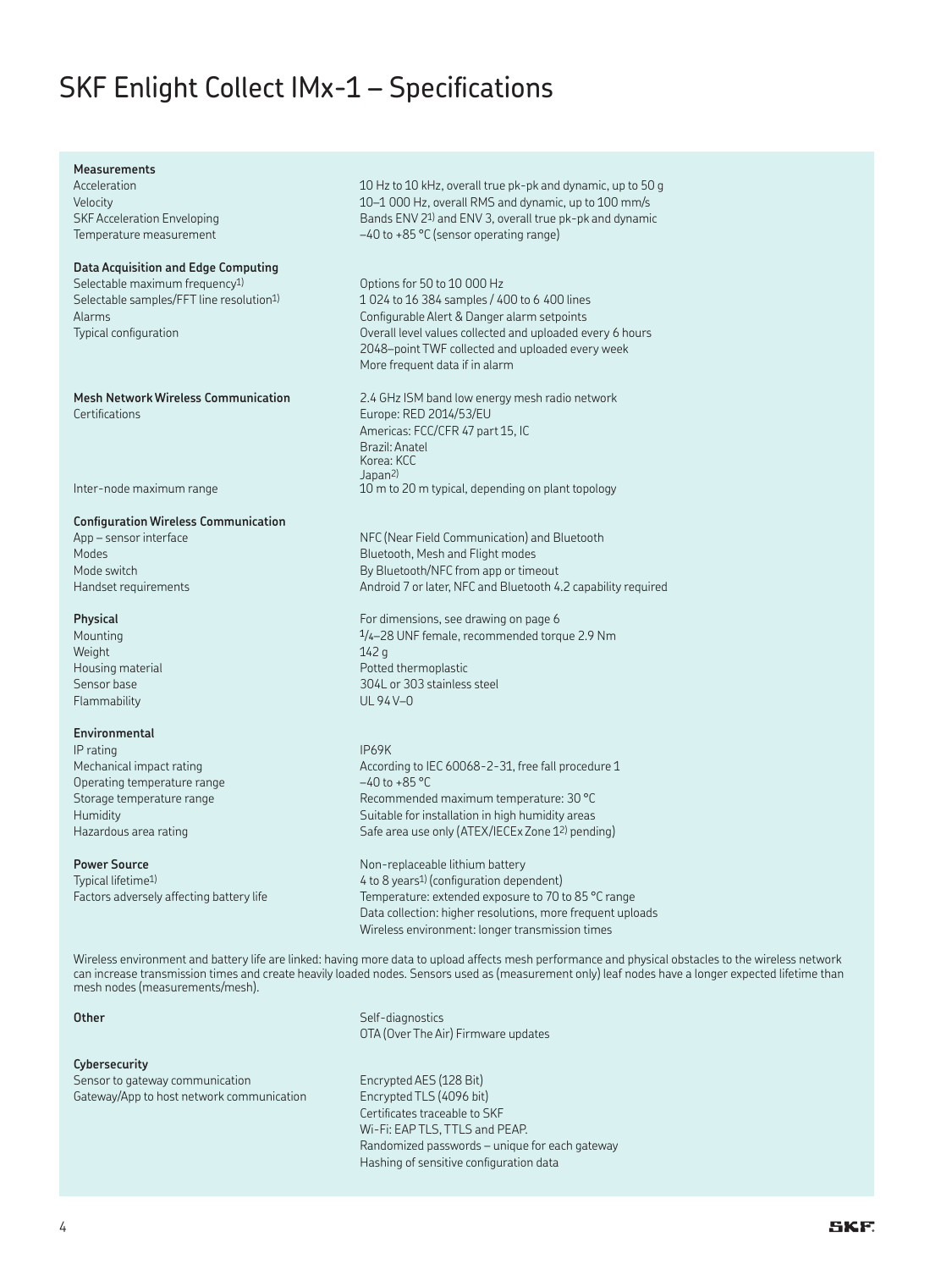## SKF Enlight Collect Gateway – Specifications

**Inputs**

Certifications Europe: RED 2014/53/EU

Sensor to gateway (direct) maximum range 10 m to 30 m typical, depending on plant topology

### **Configuration Wireless Communication**

App – gateway interface Bluetooth 4.2

Mobile network<sup>1)</sup> Mobile network<sup>2</sup> and the contract of the contract of the LTE/UMTS<sup>1</sup>

#### **Physical**

Weight 1 200 g

Flammability UL 94 V–0

#### **Environmental**

IP rating IP65 Operating temperature range –20 to +60 °C Storage temperature range  $-40$  to +60 °C Altitude Maximum 5 000 m

#### **Other**

| Self-diagnostics                           | Yes.                                         |
|--------------------------------------------|----------------------------------------------|
| Status and event reporting to the software | Yes                                          |
| RTC (Real Time Clock)                      | Yes.                                         |
| OTA Firmware updates - gateway             | Yes.                                         |
| OTA Firmware updates - sensors             | Yes, all sensors associated with the gateway |

1) Stated feature and/or level of specification is planned to be available in the near future. Version 1.1 release of the product has the following features/level of specifications:

**SKF Enlight Collect IMx-1:**

SKF Acceleration Enveloping: ENV3 Selectable maximum frequency: Not selectable, fixed at 10 kHz for acceleration, 1 kHz for velocity and ENV3 Selectable samples/FFT line resolution: Selectable, up to 4 096 samples/1 600 lines Typical lifetime: 4 years (configuration dependent)

**SKF Enlight Collect Gateway**<br>Support for TTL speed/phase, and external antenna input, not yet activated.<br>Mobile Host not yet activated

2) Certification/qualification pending.

Via Wireless Mesh Network Vibration/temperature sensor IMx-1, maximum 50 per gateway Future: Wireless speed/phase reference sensor Wired TTL speed/phase1) and support for external antenna1)

**Mesh Network Wireless Communication** 2.4 GHz ISM band low energy mesh radio network Americas: FCC/CFR 47 part 15, IC Brazil: Anatel Korea: KCC Japan2)

Gateway identification **By QR** code or Bluetooth from app/mobile device Handset requirements **Android 7 or later, NFC and Bluetooth 4.2 capability required** 

**Host Network Communication** Wired or wireless Ethernet, or mobile data<sup>1)</sup> Wired Ethernet (default interface) 10/100/1000 Mbps auto negotiation, auto MDI-X Future: Second Ethernet interface, Modbus TCP/IP and OPC UA Wi-Fi 802.11 a/b/g/n/ac, 2.4 and 5 GHz, WPA2-Personal and WPA2-Enterprise

Dimensions 220 x 220 x 50.5 mm, excluding mounting plate Mounting 4-point mounting, see drawing on page 7 Housing material ASA+PC-FR (Flame Retardant) Acrylonitrile Styrene Acrylate + Polycarbonate **User multi-pole connectors** 4 for: power, Ethernet and future: wired inputs and second Ethernet SIM card holder

**LEDs** Two LEDs, Power and Status

Humidity Maximum 95% (relative) non-condensing Hazardous area rating Safe area use only (ATEX/IECEx Zone 22) pending)

**Power Source Industrial range 24 V DC or Power over Ethernet (PoE)** Industrial range 24 V DC V DC V DC input: 24 V DC (9-36 V DC); 7.5 W Power over Ethernet Poetic Poetic Poetic Poetic Poetic Poetic 48 V DC (44-57 V DC); 7.5 W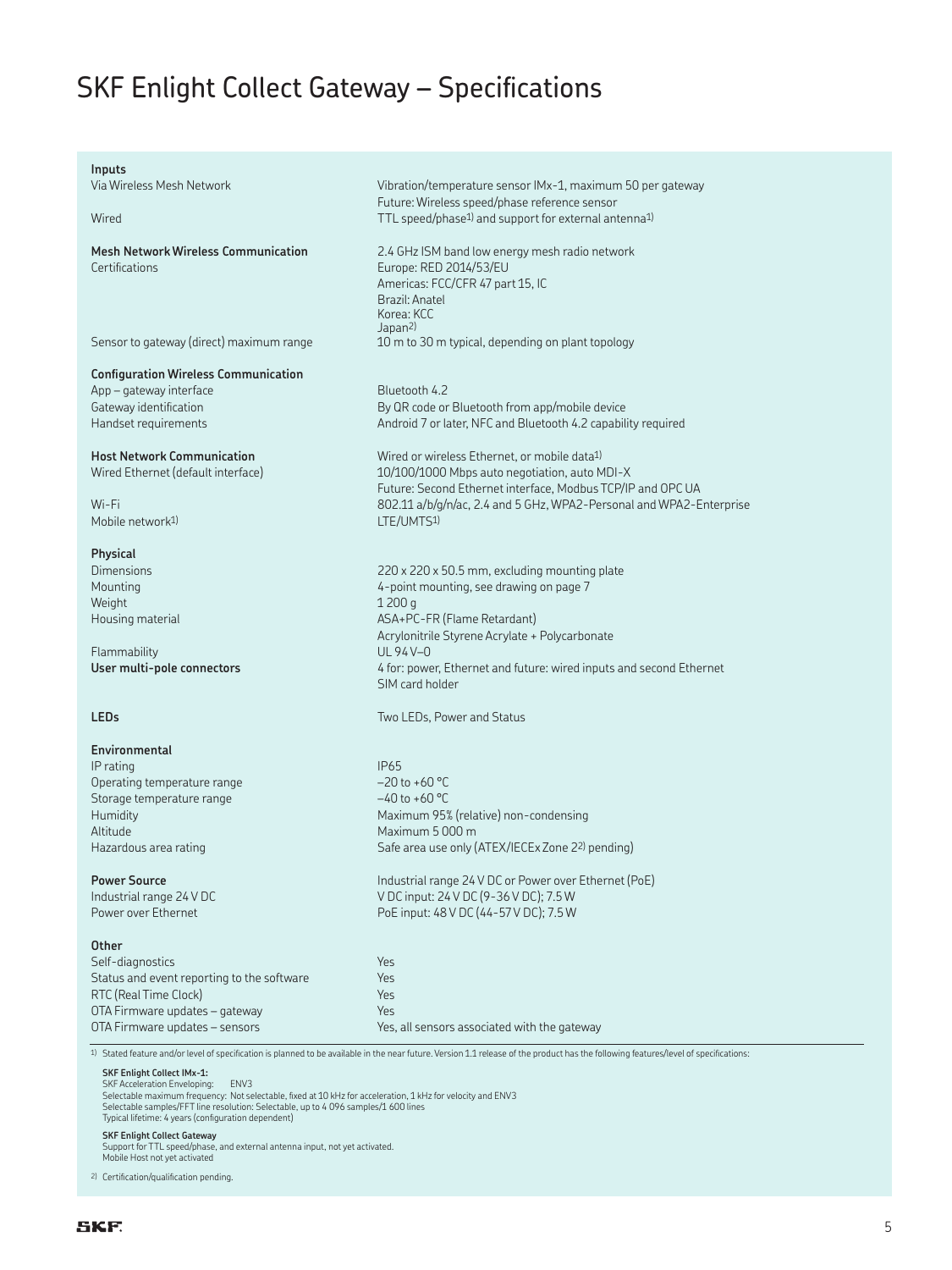## SKF Enlight Collect IMx-1 – Sensor and mounting dimensions



#### **Ordering information**

| Part Number | <b>Description</b>                                                                                               |
|-------------|------------------------------------------------------------------------------------------------------------------|
| CMWA 6100   | SKF Enlight Collect IMx-1                                                                                        |
| CMWA 6600   | SKF Enlight Collect Gateway, supplied with power supply cable (1.5 m) and Ethernet cable (1 m), each with mating |

### **Mounting accessories for SKF Enlight Collect IMx-1 sensors**

| CMAC 230-05      | Acc, stud, mtg, 1/4-28 to 1/4-28, 5-pack  |
|------------------|-------------------------------------------|
| CMAC 231-05      | Acc, stud, mtg, 1/4-28 to M8, 5-pack      |
| <b>CMSS 910F</b> | Acc, snsr, cementing stud, 1/4-28, Female |
| <b>CMSS 910M</b> | Acc, snsr, cementing stud, 1/4-28, Male   |

M12 connector.

### **Accessories for SKF Enlight Collect Gateway**

CMAC 6600-NETCBL-1.0M Ethernet cable (1 m)

The SKF Enlight Collect Manager app for Android devices is available from the Google Play store. This app provides features to commission and manage the SKF Enlight Collect IMx-1 system.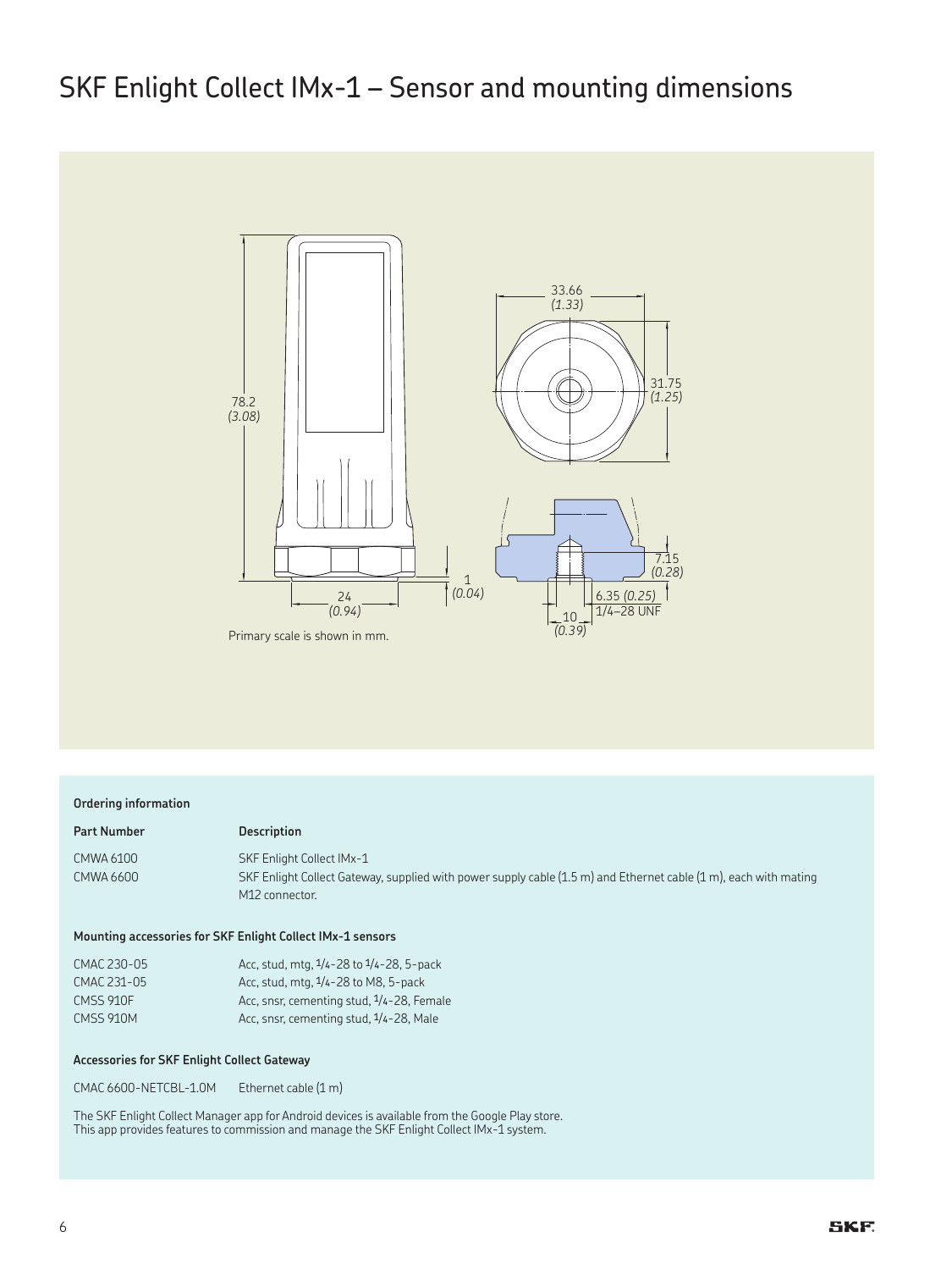## SKF Enlight Collect Gateway – Mounting dimensions

The SKF Enlight Collect Gateway, excluding mounting plate, has overall dimensions of 220 mm high, 220 mm wide and 50.5 mm deep. It is supplied fitted to the mounting plate shown below.

This mounting plate has overall dimensions of 195 mm wide, 250 mm high and is 6 mm thick. It provides for a 4-point mounting and has four 6.5 mm, clearance for M6, holes on a 150 mm by 220 mm pitch.



Primary scale is shown in mm.